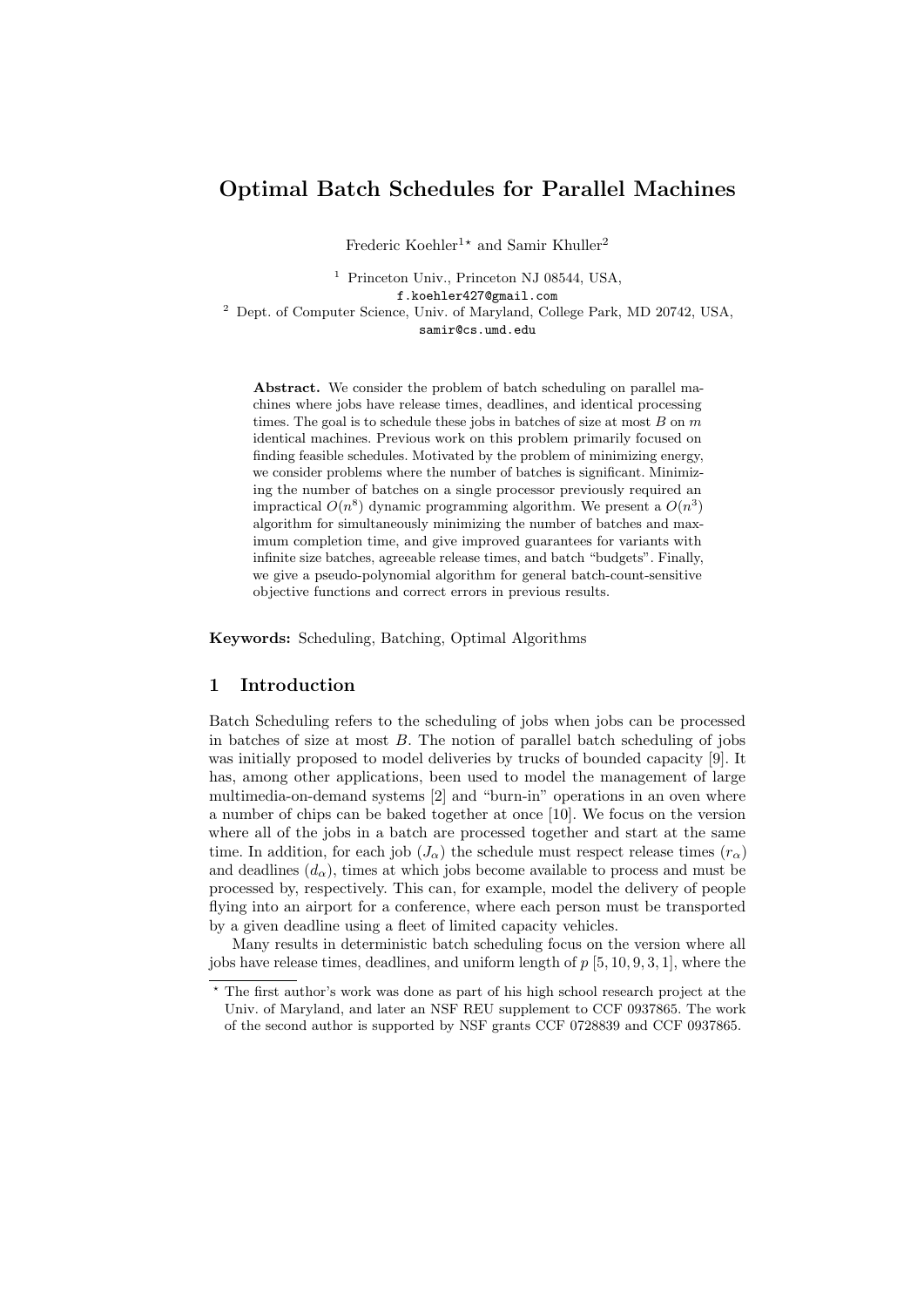objective is to find a feasible schedule of batches each containing at most  $B$  jobs. The start and end time of the batch must respect the release time and deadline of each job in the batch. Using standard techniques these feasibility algorithms can be used to minimize objectives such as maximum lateness  $(L_{max})$  and maximum completion time  $(C_{max})$ . Note that when jobs have different lengths, deciding feasibility becomes an  $N\mathcal{P}$ -complete problem, although approximation algorithms exist, e.g. [2].

Motivated by issues of savings energy, recently Chang et al. [4] consider the problem of minimizing the time the machine is being used, referred to as activation time. In this case of identical job lengths, this translates to scheduling all of the jobs using the fewest number of batches. Chang et al. [4] develop a  $O(n^8)$  algorithm for this problem based on the work of Baptiste [1]; the space complexity is also very high, and it is also designed for the single processor case only. The paper also considers a variety of other cases of the activation problem e.g. when the release times and deadlines are integral and  $p = 1$  they present a linear time algorithm. Even though batch scheduling has been studied for over twenty-five years, these are the first algorithms which explicitly aim to minimize batch count. However, we expect the number of batches used almost always affects the energy cost (and thus profit) of the system.

The basic problem dealt with is that of creating a schedule of batches for  $m$ identical machines. A batch (or batch instance)  $B_{\alpha}$  in a schedule is associated with three properties:

- The set of jobs contained in the batch. We let  $|B_{\alpha}|$  denote the number of jobs in a batch. In a feasible schedule,  $|B_{\alpha}| \leq B$ , where B is the given batch size constraint.
- The start time  $s(B_\alpha)$ .  $\forall J_j \in B_\alpha$ , the completion time  $C_j = s(B_\alpha) + p$ . In a feasible schedule,  $r_j + p \leq C_j \leq d_j$ .
- The machine  $m(B_{\alpha})$  that the batch is scheduled upon, occupying the time interval  $[s(B_{\alpha}), s(B_{\alpha}) + p)$  on that machine. In a feasible schedule, the time intervals of batches scheduled on the same machine must be disjoint.

Our results, briefly: we can find a batch-count and  $C_{max}$  minimal schedule in  $O(n^3)$  time and improve that in variants of the problem; we produce a  $O(n)$ algorithm for the agreeable problem  $(r_a < r_b \rightarrow d_a \leq d_b)$ . We give a pseudopolynomial algorithm for a notion of batch-count-sensitive objective functions.

#### 1.1 Related Work

Ikura and Gimple originally gave a  $O(n^2)$  algorithm for scheduling agreeable jobs on a single processsor with the objective of minimizing  $C_{max}$ . Lee et al. found a  $O(nB)$  algorithm for this same problem using dynamic programming [10]. Baptiste[1] finally showed that the problem with arbitrary release times was polynomial-time solvable for a broad class of sum-function objectives, such as  $\sum C_i$ . However his algorithms have extremely high (polynomial) complexity.

Recently, Condotta et al. [5] developed improved algorithms for the feasibility problem for general release times and deadlines: for the single machine case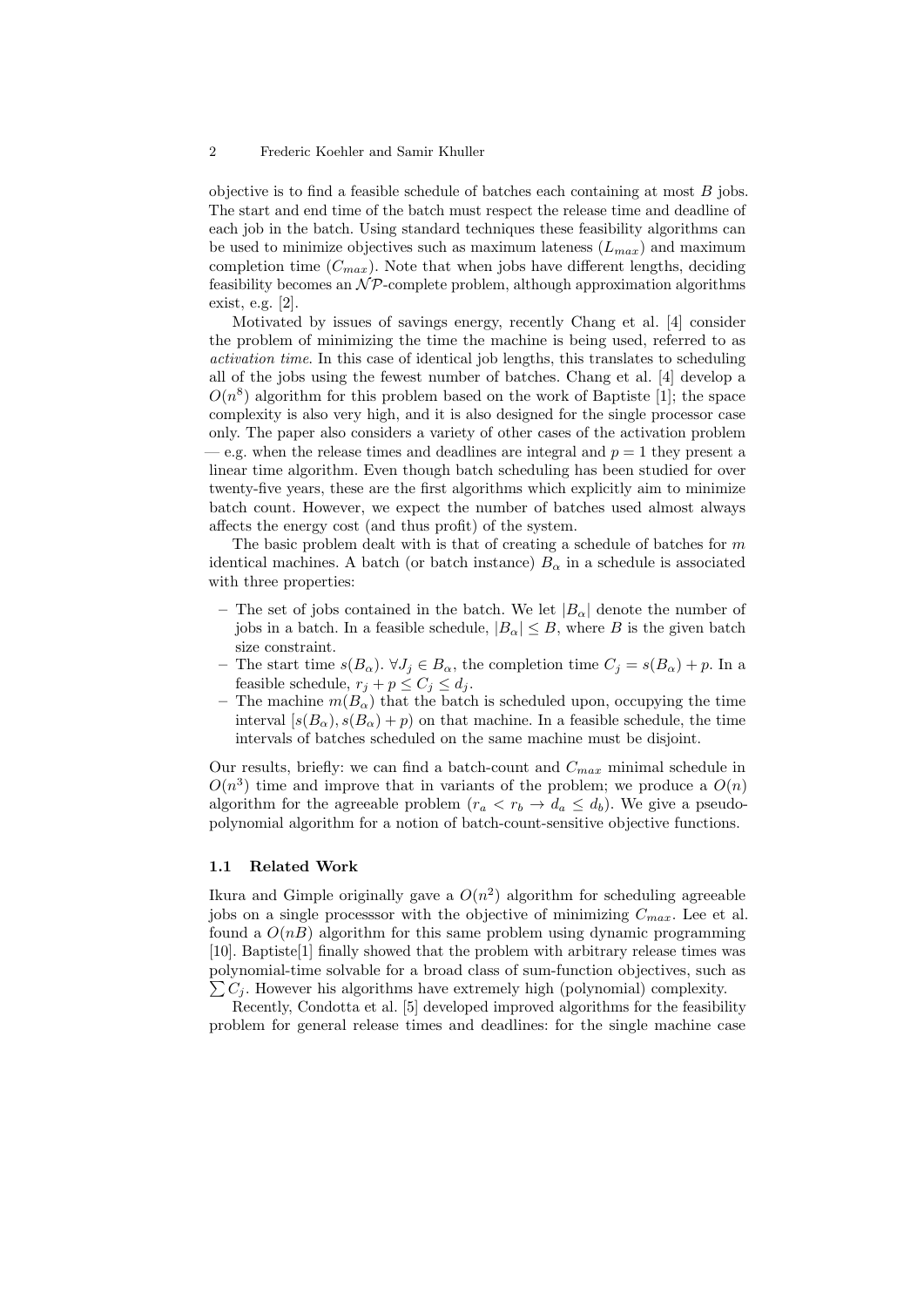they provide an  $O(n^2)$  time algorithm. They also study the previously ignored multiple identical machine case and provide an  $O(n^3 \log n)$  time algorithm. These algorithms are generalized forms of algorithms for the non-batching problem  $(B = 1)$ : the  $O(n^2)$  algorithm is based on the "forbidden regions" method of Garey et al. [7], and the  $O(n^3 \log n)$  algorithm for the multiprocessor case is based on the "barriers" method of Simons [14].

The barriers and forbidden regions methods for a single processor are both notable for choosing schedules with the property that each job, numbered from the left (or the right), starts as soon as possible. Formally, the start time of the  $i<sup>th</sup>$  job from the left in the generated schedule is a lower bound on the start time of the  $i^{th}$  job in any feasible schedule. These schedules are thus optimal for the objectives  $\sum C_j$  and  $C_{max}$ . We shall say that these schedules have UNIT-OPTIMAL structure. Recent algorithms using graph-theoretic techniques find schedules with identical structure [6, 12].

The Condotta et al. paper claims that each batch, counting from the left, for their barriers algorithm has minimal start time (Lemma 4). This claim is incorrect: consider a problem instance with large deadlines, two machines,  $B = 2$ (or any even number),  $B$  jobs released at time 0 and  $B$  jobs released at time  $p$ . The barriers algorithm will produce a schedule with two full batches, the second at time  $p$ . However a feasible schedule exists where the first two batches are started at time zero, each containing  $B/2$  jobs. This disproves their claim and invalidates their proof of correctness. However by correcting this claim it is still possible to show their algorithm's correctness. (Here is a sketch: Consider only the classes of schedules where each batch, from the left, greedily takes as many jobs as possible. The schedules generated by the barriers algorithm are those which for any  $k$ , both process the *minimum* number of jobs in the first  $k$  batches numbered from the left and starts each batch  $B_k$  no earlier than any nonempty  $B_k^\prime$  in any other schedule of this class. The processing of the minimum number of jobs is crucial to proving the batch start times are minimized.)

They also claim that their algorithms immediately minimize  $\sum C_j$  and  $C_{max}$ in the batching problem. We do not believe this to be the case. Consider the single machine case: by delaying a job slightly, it may be possible to overlap it in a batch with other jobs, drastically reducing its completion time by not blocking on the processing of the first job. The barriers algorithm only creates barriers when it encounters infeasibility, so if it never encounters infeasibility, no attempt is made to delay jobs to batch them together with later released jobs. Similarly, the forbidden regions algorithm will find no forbidden regions.

The following simple example will demonstrate our claims. Run the barriers algorithm on jobs with  $r_i, d_i$  pairs  $\{(1, 16), (2, 20), (6, 24)\}\$ , with the processing length for jobs  $p = 8$ , with batch size  $B = 3$ , and one machine: a batch will be created at time  $r_1 = 1$  and at  $r_1 + p = 9$ . An optimal schedule for  $C_{max}$  uses only a single batch starting at  $r_3 = 6$ . Interestingly, an optimal schedule for  $\sum C_j$ uses one batch starting at  $r_2 = 2$  and another at  $r_2 + p = 10$ .

 $\sum C_j$  and  $C_{max}$  simultaneously is impossible. Theorem 1. In the batching problem, there exist instances where minimizing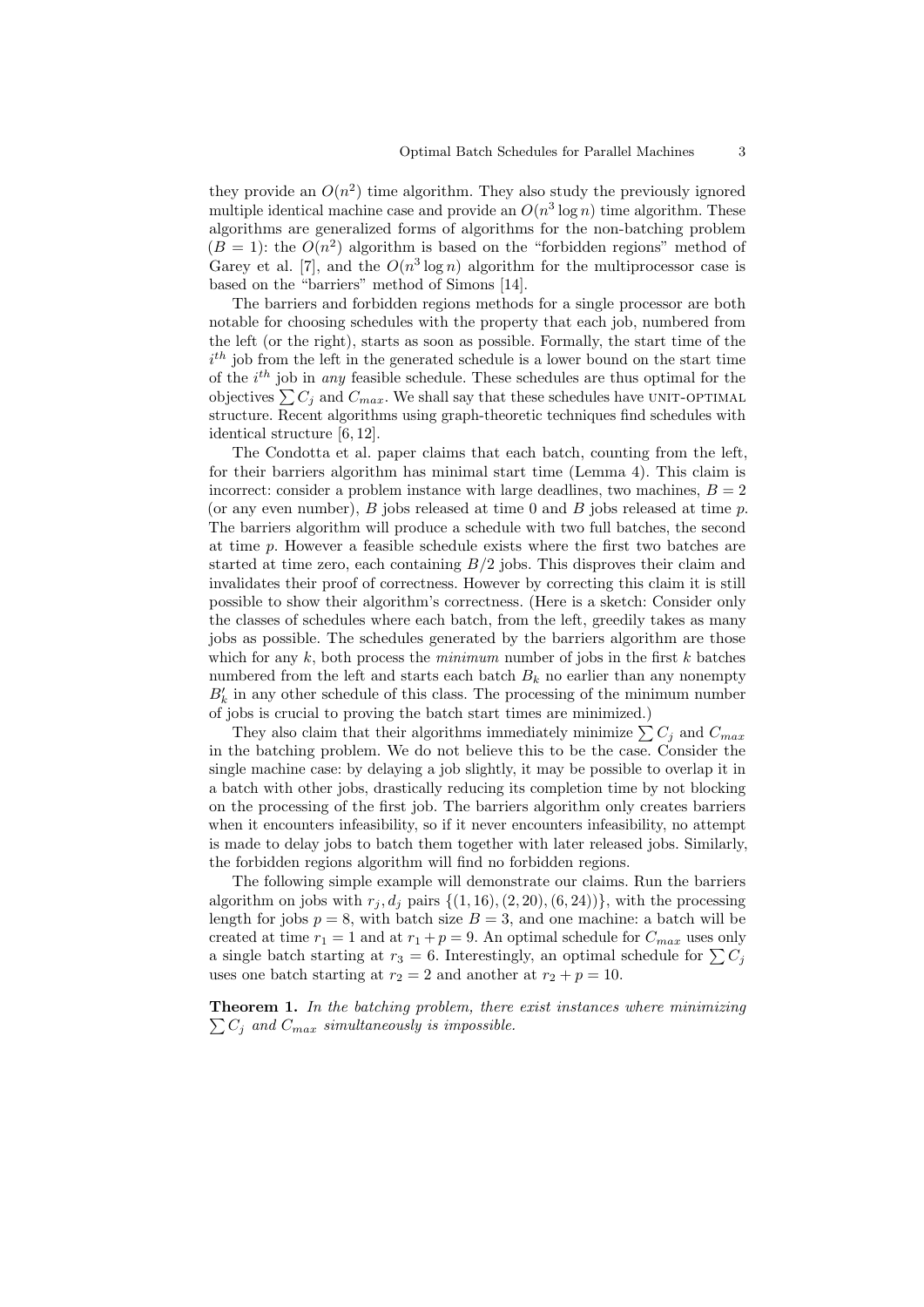On a different note, when scheduling unit jobs on multiple processors, Simons [14] showed that w.l.o.g. one can only consider the cyclic schedules. We will make exactly this assumption in our paper. The original proof of the following claim comes from Simons for the non-batching case [14].

Lemma 1. For any feasible schedule, a solution identical except in machine assignment exists which is cyclic, i.e. where  $\forall x, (B_x, B_{x+m}, ...)$  are scheduled on the same machine.

### 1.2 Our Approach

We generalize the notion of UNIT-OPTIMALITY. We shall call our structure RIGHTheavy batch-optimality (rhbo). It comprises the following properties (note the descending batch numbering scheme):

- (1) Consider any feasible schedule S' composed of batches  $B'_1 \dots B'_u$  where  $B'_u$ is the *earliest* starting batch (and  $B_1'$  the *latest*) containing a job in schedule  $S'. \ \forall i \leq u, \sum_{b=1}^i |B_b| \geq \sum_{b=1}^i |B'_b|$ ; i.e. the number of jobs in  $\bigcup_{b=1}^i B_i$  is an upper bound for feasible schedules.
- (2) For any  $B_i$ , the start time of batch  $B_i$  is a lower bound for feasible schedules; i.e. for any  $B'_i$  in any feasible schedule  $S'$ ,  $s(B_i) \leq s(B'_i)$ .

In the case that  $B = 1$ , the first property is trivial and the second property makes the structure identical to UNIT-OPTIMALITY. Note that unlike in the corrected version of the barriers algorithm, our bounds hold for all feasible schedules. Any schedule with these properties is optimal for many objectives:

- 1.  $C_{max}$  because the start time of  $B_1$  is a lower bound. In fact the makespan (availability time)  $m_x = B_x$  of all of the machines is minimized; so e.g.  $\sum m_x$ (average makespan) and a variety of other norms are also minimized.
- 2. K, the number of batches, by the first property.
- 3.  $\sum_{B_x \in S} s(B_x)$ , the sum of batch start times, because a minimal number of batches is used and the start time of each batch is a lower bound.

The first section of our paper gives a low polynomial time complexity algorithm witnessing the existence of these structures. We also use this existence result to produce an optimal recursive algorithm for the agreeable batch scheduling problem [9]. The property of simultaneous makespan minimization on multiple machines is crucial to the decomposition.

In general Condotta et al.'s algorithms [5] will use batches efficiently only if that part of the schedule is highly constrained or many jobs share a release time. When batch sizes are larger than e.g.  $B = 2$ , this becomes evident. By using fewer batches, we also can improve our time complexity bound in the case that a feasible schedule exists with  $K_*$  batches  $(n/B \leq K_* \leq n)$  as excess batches increase algorithmic overhead. In the case of agreeable release times, we produce an elegant algorithm which searches for RHBO schedules. It is both more general and lower complexity than previous algorithms for this problem. This completes our study of RHBO schedules.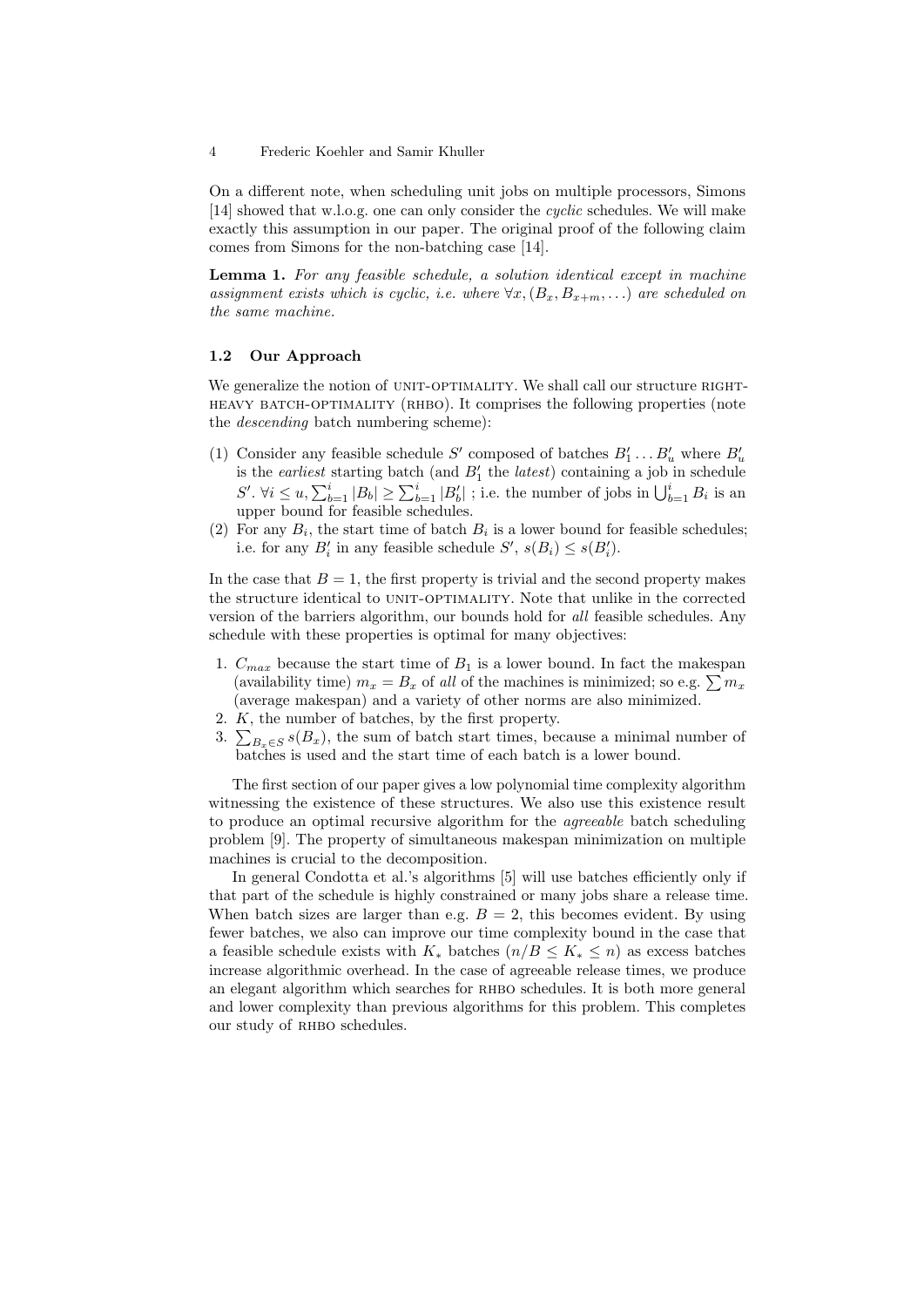Finally we design a pseudo-polynomial algorithm for optimizing a broad array of batch-count-sensitive objectives, generalizing [1]. The lack of structure in this general setting leads to very high complexity. This result, proofs of auxillary lemmas, and pseudocode versions of the algorithms are omitted for space reasons; the full version is at http://www.cs.umd.edu/˜samir/grant/BatchScheduling.pdf

## 2 Scheduling Jobs on Multiple Batch Machines

For this section, we study the problem of scheduling all of the jobs in a given instance. Thus when we refer to a feasible schedule, this schedule must successfully process all  $n$  jobs. We will work through a series of tentative (infeasible) schedules in our algorithms. Each tentative schedule will obey a RHBO structure: we refer to the two properties of a RHBO schedule as Invariant  $(1)$  and Invariant  $(2)$ , matching the numbering in the definition. We say a job  $J_i$  is *deadline-available* in a batch  $B_b$  if  $d_j \geq s(B_b) + p$ . Using this notion we will define a third invariant which determines job selection within batches:

(3)  $\forall B_x \forall J_j \in B_y$  such that  $x < y$ , if  $J_j$  is deadline-available in  $B_x$  then  $B_x$  is full of jobs with no less strict release times  $(|B_x| = B, r_j \leq min_{J_i \in B_x} r_i)$ .

This invariant can be viewed directly as expressing a relationship between a single batch  $B_x$ , and a set of *preceding jobs* in higher-numbered (earlier) batches. It equivalently states that each batch must prefer to pick latest-released jobs from the set of jobs preceding the next-earliest batch. Note that increasing start times can only reduce the set of deadline-available jobs, and thus only make this invariant easier to satisfy.

We assume w.l.o.g. that  $\forall J_i$ ,  $r_i + p \leq d_i$ : jobs violating this constraint are impossible to process. Initially let  $s(B_b) \leftarrow -\infty$  for all  $B_b$  (including those earlier than  $B_n$  which cannot actually be used), since  $-\infty$  is a trivial lower bound on the start time of any batch.

**Lemma 2.** Invariants (2) and (3) imply Invariant (1).

Proof. Assume Invariant (1) is violated while the other two invariants hold. Let  $B'_x$  be the latest batch in a feasible schedule S' such that  $\sum_{b=1}^x |B'_b| > \sum_{b=1}^x |B_b|$ . Because we chose the latest batch where the invariant is violated, the invariant holds for  $B_{x-1} \dots B_1$ , and so  $B'_x$  must contain at least one additional job  $J_j$  which is not in  $B_x$ . As  $B_x$  cannot be full, Invariant (3) implies that  $d_j < s(B_x) + p$ . By Invariant (2),  $s(B_x) \leq s(B'_x)$  and so  $d_j < s(B'_x) + p$ . The deadline for job  $J_j$  is violated, so schedule  $S'$  cannot be feasible.

**Lemma 3.** If the OPTIMALITY invariants holds for a partial schedule  $B_{x-1} \ldots B_1$ then  $\forall J_l \notin \bigcup_{b=1}^{x-1} B_b$ , for any feasible schedule S' composed of  $B'_1, B'_2, \ldots$  it must be true that  $r_l \leq s(B'_x)$ .

*Proof.* Let  $J_l \in B'_y$ . If  $y \ge x$ , then we have that  $r_l \le s(B'_y) \le s(B'_x)$ . Otherwise  $(y < x)$ : because  $J_l \notin \bigcup_{b=1}^{x-1} B_b$  and  $J_l \in \bigcup_{b=1}^{x-1} B'_b$ , by Invariant (1) there exists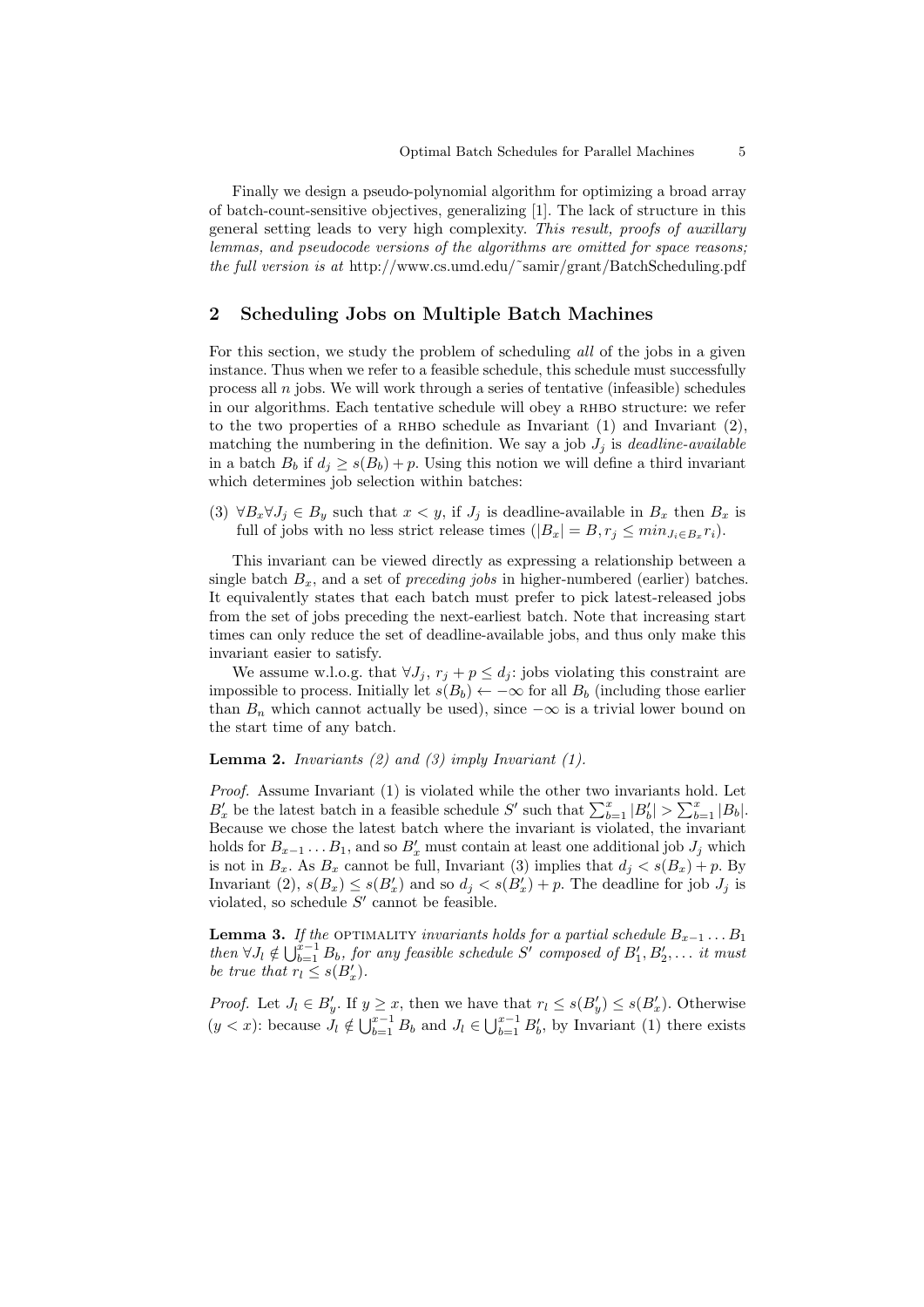some job  $J_k \in \bigcup_{b=1}^{x-1} B_b$  such that  $J_k \notin \bigcup_{b=1}^{x-1} B'_b$ . Also, by Invariant  $(2), d_l \geq$  $s(B'_y) + p \geq s(B_y) + p$ , so by Invariant (3),  $r_l \leq r_k$ . Because  $J_k \in B'_z$  with  $z \geq x$ , as above  $s(B_x') \geq r_k \geq r_l$ .

# 2.1 Scheduling with an Unbounded Number of Machines

**Theorem 2.** A feasible schedule obeying the OPTIMALITY invariants can be computed in  $O(n^2)$  time if  $m = \infty$ .

*Proof.* For the first (latest) batch,  $r_{max}$  is a lower bound on the start time thus setting  $s(B_1) = r_{max}$  obeys Invariant (2). Invariant (3) determines that this batch should be filled with the maximal number (up to  $B$ ) of the latest-released deadline-available jobs. For any other batch  $B_i$ , we can inductively assume that the partial schedule of  $B_{i-1}, \ldots, B_1$  obeys the invariants. Let U be the set of unscheduled jobs. All jobs in  $U$  can only be scheduled in  $B_i$  and earlier batches. Set  $s(B_i)$  to be the latest release time in U; Lemma 3 guarantees that this satisfies Invariant (2). Once again, Invariant (3) dictates that the maximal number of the latest-released deadline-available jobs are chosen to fill the batch.

Every batch created contains at least one job. Thus there are at most  $n$ batches and this construction takes  $O(n^2)$  time.<sup>3</sup>

An example tentative schedule is shown in Figure 1, based on the input from Table 1 with batches taking three units of time  $(p = 3)$  to process up to two  $(B = 2)$  jobs at a time.

Table 1. Jobs for Example 2

|  |  |  |  |  |  |  |  | $j$  1  2  3  4  5  6  7  8  9 10 11 12 13 14 15 16    |
|--|--|--|--|--|--|--|--|--------------------------------------------------------|
|  |  |  |  |  |  |  |  | $ r_j 0 2 1 2 0 4 3 4 1 5 4 3 8 9 10 7 $               |
|  |  |  |  |  |  |  |  | $\boxed{d_j[5 11 6 12 8 13 8 10 7 8 9 9 16 13 14 12]}$ |

#### 2.2 Scheduling with a Bounded Number of Machines

Theorem 3. Given a tentative schedule containing all jobs with no more than B jobs in any batch, and obeying the OPTIMALITY invariants, in  $O(n^3)$  time it is possible to either show no feasible schedule exists or to find a feasible schedule obeying the OPTIMALITY invariants.

Proof. We show how to use invariant-preserving transformations to make this schedule into a feasible one. We use two cooperative alternating passes: PushForward, which increases start times, and MoveBack, which moves jobs which are provably in the wrong batch backward.<sup>4</sup>

<sup>&</sup>lt;sup>3</sup> Though  $O(n \log n)$  is possible

<sup>&</sup>lt;sup>4</sup> MoveBack tightens the bounds of Invariant (1) while PushForward tightens Invariant (2).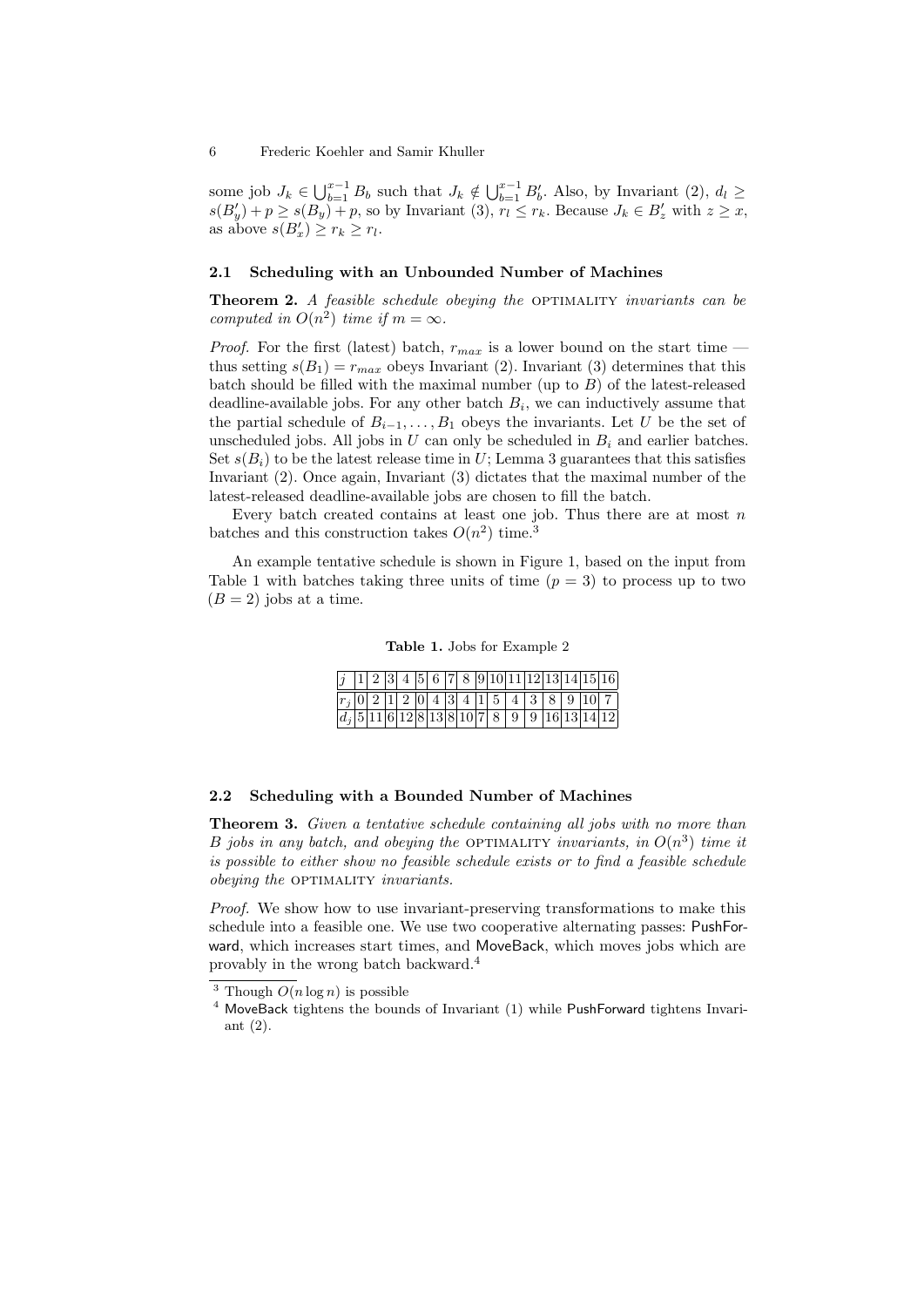

Fig. 1. Schedule constructed by Theorem 2 on Example 2

PushForward is the pass that starts first. It processes batches left-to-right (earliest-to-latest) consecutively; initially, it starts from  $B_i$ , the earliest non-empty batch in the schedule. We describe its action. Let  $B<sub>c</sub>$  be the current batch. Let P be the set of batches which are earlier than  $B_c$  (higher indexed): inductively assume that the batches in  $P(1)$  are in non-decreasing order of start time (counting higher indexed batches first), (2) can be scheduled without overlap on  $m$  machines, and  $(3)$  contain jobs whose release times and  $(4)$  deadlines are satisfied. To process  $B_c$ , let

$$
s(B_c) \leftarrow \max\left[ \{ s(B_{c+m}) + p, s(B_c), s(B_{c+1}) \} \cup \{ r_l | J_l \in B_c \} \right].
$$

As noted before, increasing start times always preserves Invariant (3); we now show Invariant (2) is maintained as well. For any of the first three terms, it is possible that they may reference an empty batch past the end of the schedule: for all such batches their start time has been set to  $-\infty$ , so the term reduces to  $-\infty$  which is a correct lower bound. Otherwise (the normal case), the first term is a valid lower bound because we have restricted ourselves to the class of cyclic schedules, and there can be no overlap between batches run on the same machine. This also satisfies inductive hypothesis (2). For the third term, by definition a lower bound for the start time of  $B_{c+1}$  extends to  $B_c$ . This satisfies inductive hypothesis (1). The final set of release times are valid lower bounds by Lemma 3, satisfying the inductive hypothesis (3).

After updating the start time, if there are any jobs in  $B<sub>c</sub>$  which are no longer deadline-available, pick one such  $J_i$  arbitrarily and move on to the next phase MoveBack. If there are no such jobs, then the final hypothesis (4) is satisfied. If  $B_c = B_1$  then terminate: supposing that all batches in our schedule obey the batch size constraint (which we have not shown yet), then using our inductive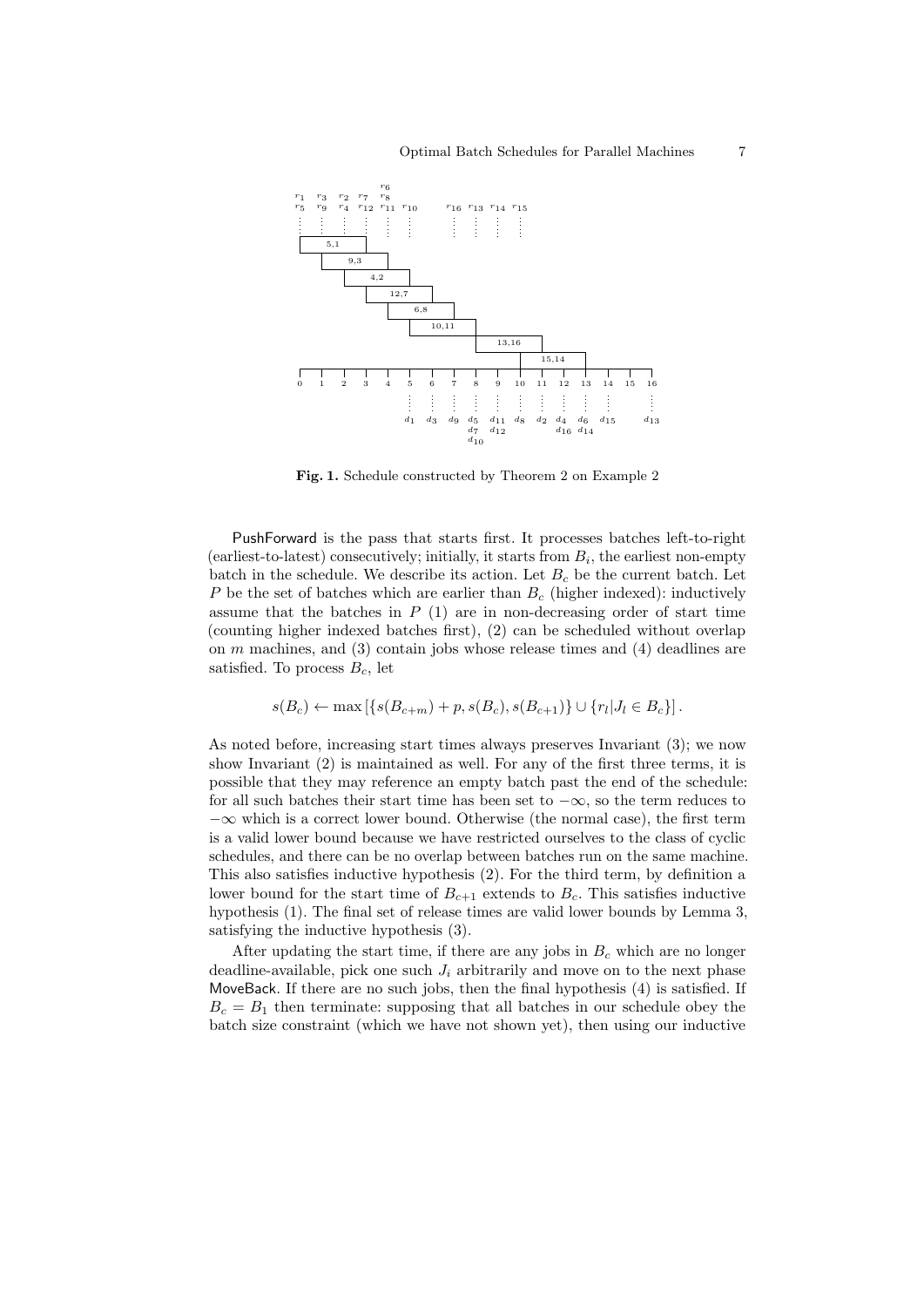hypotheses the requirements for a feasible schedule are satisfied. Otherwise  $(B<sub>c</sub> \neq B<sub>1</sub>)$ , continue on to the next batch  $(B<sub>c-1</sub>)$ .

We now describe MoveBack. This phase will not adjust start times so Invariant (2) is preserved. We will study Invariant (3) separately for each batch and its set of preceding jobs to show that it holds for all batches (when obvious, we will leave implicit which batch the invariant is preserved with respect to). We now describe the action of this phase. The first action this phase takes is to remove  $J_i$  from  $B_c$ . If there do not exist preceding deadline-available jobs to  $B_c$ , this does not affect Invariant  $(3)$  with respect to  $B<sub>c</sub>$ . If there does exist at least one such job, pick the one with latest release time and move it from its current batch  $B_a$  into  $B_c$ . We say in this case that job  $J_{a'}$  was brought forward from  $B_a$ . This may violate Invariant (3) with respect to  $B_a$ ; if so, we will show that invariant is restored before the end of this phase. The removal of a job guarantees that  $|B_a| < B$ . The rest of this phase moves right-to-left over consecutive batches, starting with  $B_{c+1}$ . Call the current batch being processed  $B_z$ ; also let the current job, initially  $J_i$ , be called  $J_j$ . We now describe the action performed for  $B_z$ ; remember that when we say this phase *continues*, that means the next batch examined is the preceding batch  $B_{z+1}$ .

**Case 1** ( $|B_z| = B$ ). Let  $J_{j'} = \operatorname{argmin}_{J_y \in B_z} r_y$ .

**Case 1.a**  $(r_{j'} \leq r_j)$ . Swap  $J_j$  into  $B_z$ , removing  $J_{j'}$ . Continue MoveBack with  $J_{j'}$ .

**Case 1.b**  $(r_{j'} > r_j)$ . Continue MoveBack with  $J_j$ .

In either case a new, possibly deadline-available, job will now precede  $B_z$ (either  $J_j$  or  $J_{j'}$ ). Even if the job is deadline-available, its release time is no bigger than the smallest in  $B_z$  so Invariant (3) is preserved.

**Case 2** ( $|B_z| < B$ ). Place  $J_i$  into  $B_z$ .

Case 2.a (Job  $J_{a'}$  was brought forward from  $B_a$ ) Suppose  $B_z \neq B_a$ . Since  $J_{a'}$  preceded  $B_z$  before its move (after the execution of the previous phase) and  $|B_z| < B$ , by Invariant (3)  $J_{a'}$  cannot have been deadlineavailable in  $B_z$ . However, it is deadline-available in  $B_c$ , and by the action of PushForward we know that this implies  $J_{a'}$  is deadline-available in all earlier (higher-numbered) batches. By contradiction  $B_z = B_a$ .

Since  $J_j$  came from some batch later than  $B_z$  but not later than  $B_c$ , and  $J_{a'}$  was deadline-available in this origin-batch,  $r_j \geq r_{a'}$  by Invariant (3). Therefore the replacement of  $J_a$  by  $J_i$  cannot violate Invariant (3) with respect to  $B_a$ .

Case 2.b (No job was brought forward) Adding an additional job to a nonfull batch cannot violate Invariant (3), so it is preserved.

In either case, the transformations of this phase are complete. Only batches between  $B_a$  and  $B_c$  inclusive have been modified. With respect to batches  $B_f$  with  $f > a$  of  $f < c$ , this implies that Invariant (3) has been maintained. Thus we have shown that for every batch, Invariant (3) holds with respect to it at the end of this phase. Recall that Invariant (1) holds now by Lemma 2. If  $z > n$ , declare the scheduling instance infeasible: by Invariant (1), only at most  $n-1$  jobs can be scheduled in  $B_1, \ldots, B_n$ . Otherwise, continue on to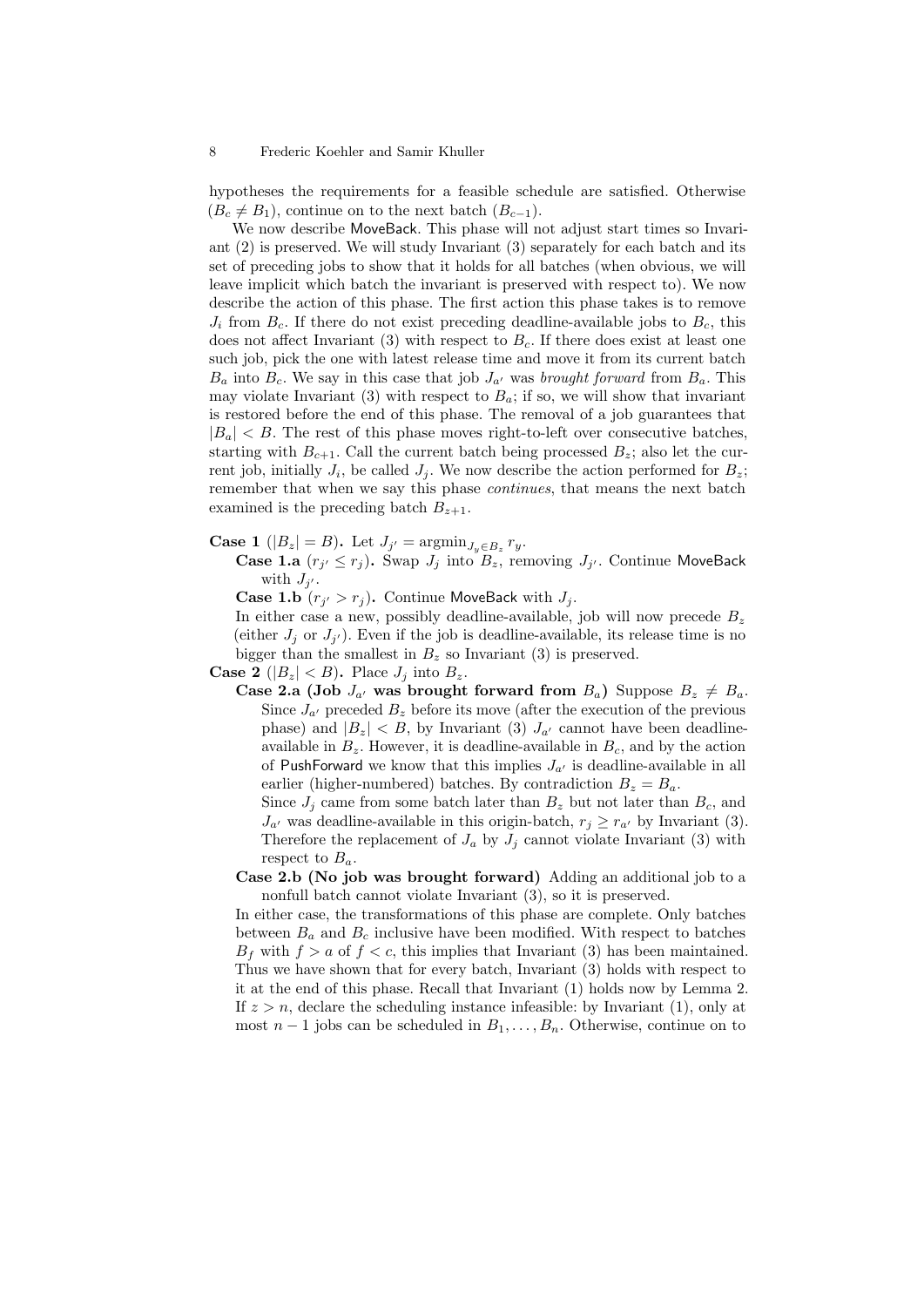PushForward at  $Bz$ : because we have not modified any batches earlier than  $B_z$ , the required inductive hypotheses hold for them.

This completes the description of the algorithm itself. As noted before, we still must show that the batch size restriction is obeyed to show that the algorithm is partially correct: if it terminates, it gives a correct answer. Recall we required our initial schedule to obey the restriction. Only the MoveBack pass modifies the assignment of jobs to batches, but it only adds a net job to a batch which has at most  $B-1$  jobs. Therefore the batch size restriction is always obeyed.

We must now show that our algorithm terminates. We claim that there can be at most  $O(n^2)$  passes: for every MoveBack pass,  $J_j$  can never be placed in  $B<sub>c</sub>$  again, because start times only increase and jobs are brought forward only if they are deadline-available; there are  $n$  jobs and at most  $n$  batches, so this makes  $O(n^2)$  possible passes. Both passes run in  $O(n)$  time, so a  $O(n^3)$  time bound follows.

A complete algorithm is formed by composing the previous two theorems: feasible schedules for finite  $m$  are a subclass of those for unbounded  $m$  so the precondition for Theorem 3 holds. See Figure 2 and Figure 3 where  $m = 2$ . However, as Theorem 3 requires little from its initial schedule, far less intelligent schemes would give the same time bounds.



Fig. 2. Operations performed by first (thick arrows) and third (thin) pass of MoveBack.

We have not so far discussed how to efficiently represent the contents of a batch. Let each batch's contents be represented by two data structures: a binary min-heap of the jobs ordered by deadlines, and an AVL tree of the jobs' release times maintaining counts in each node for duplicate release times. Our efficiency proofs are omitted for space reasons; they modify the algorithm's internals very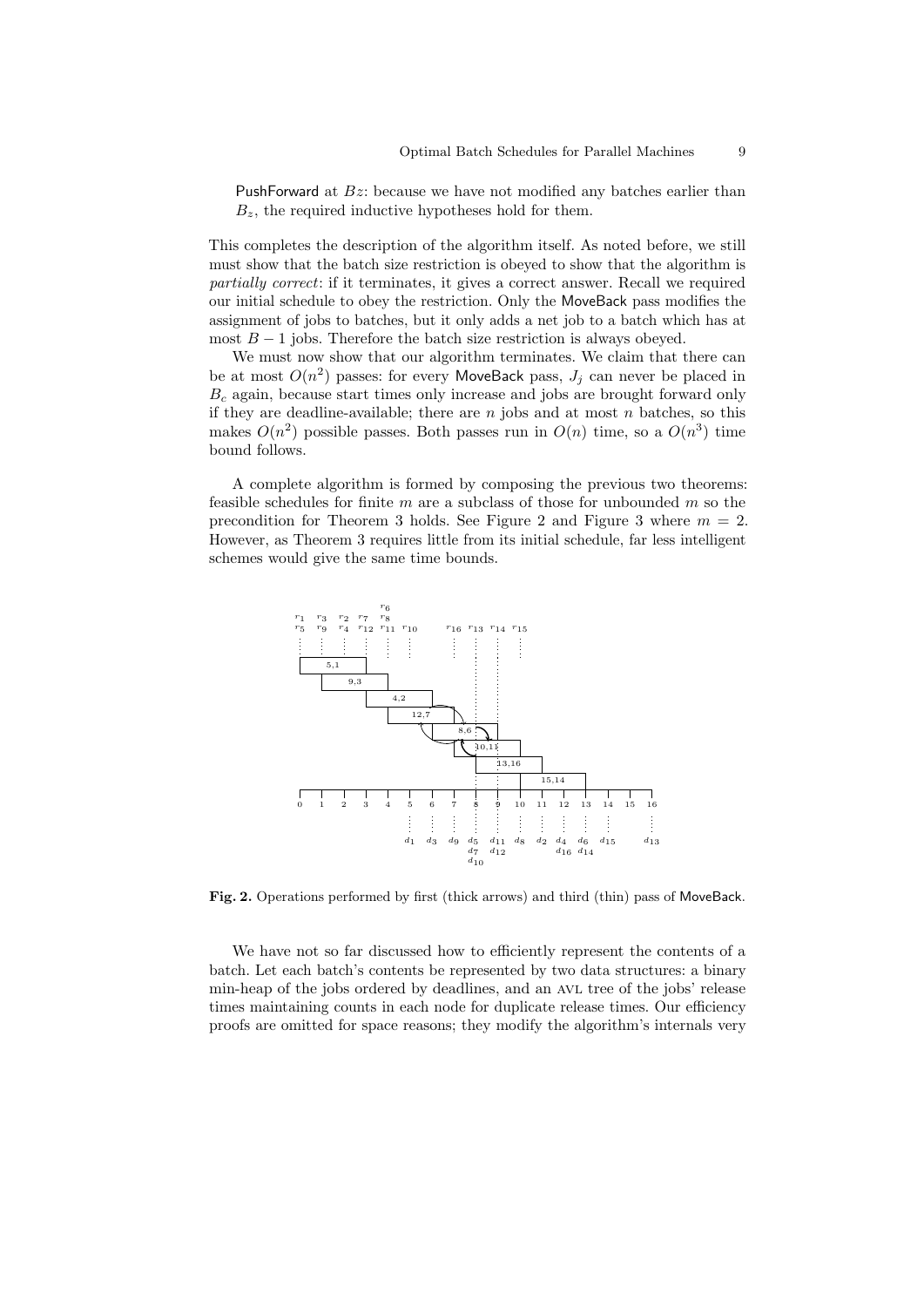

Fig. 3. Final schedule produced for Example 2

slightly to improve its performance. If we are given a fixed batch budget  $K_*$ (modifying the algorithm to exit after exceeding its budget of batches rather than *n* batches), we can call this budget  $K_*$  and the improved bounds will hold; alternatively, if a feasible schedule exists with  $K_*$  batches this bound also holds.

**Corollary 1.** The batch-budgeted algorithm is  $O(\min(n^2 K_*, nK_*^2 \log B)).$ 

**Corollary 2.** The algorithm terminates in  $O(n^2)$  time for agreeable release times. The batch-budgeted algorithm is  $O(nK_*)$ .

**Corollary 3.** The algorithm terminates in  $O(n^2 \log n)$  time for the unbounded case  $(B = \infty)$ . The batch-budgeted algorithm is  $O(nK_* \log n)$ .

Using the enhanced binary search approach outlined in Condotta et al. [5],  $L_{max} = \max C_j - d_j$  minimization can be performed with a  $O(n^2 \log n)$  preprocessing phase and by calling a feasibility algorithm  $O(\log n)$  times. In addition, by following the approach outlined in Condotta et al. [5], we can easily respect start-start precedence constraints. First, the schedule can be passed through their  $O(n^2)$  preprocessing phase, which guarantees that if job a precedes job b then  $r_a \leq r_b$  and  $d_a \leq d_b$ . After generating a schedule, swapping will produce a schedule which obeys the precedence constraints.

# 3 Scheduling Agreeable Jobs

We now design a faster algorithm to solve the problem with agreeable jobs, where  $r_i \leq r_j \Rightarrow d_i \leq d_j$ . We assume the jobs are sorted by increasing deadline (giving non-decreasing release time). Let us describe the structure of the solution we search for. By our previous result, if there exists a feasible partial schedule, there exists a RHBO partial schedule. By a simple swapping argument  $[10]$ , which does not violate our invariants, we also assume w.l.o.g. that each batch consists of consecutively numbered jobs. Finally, we note that these schedules are "leftshifted" (see e.g. [1]). This implies that given an assignment of jobs to batches, the start time of a batch  $B_x$  is fully determined: it must be the maximum of  $r_j$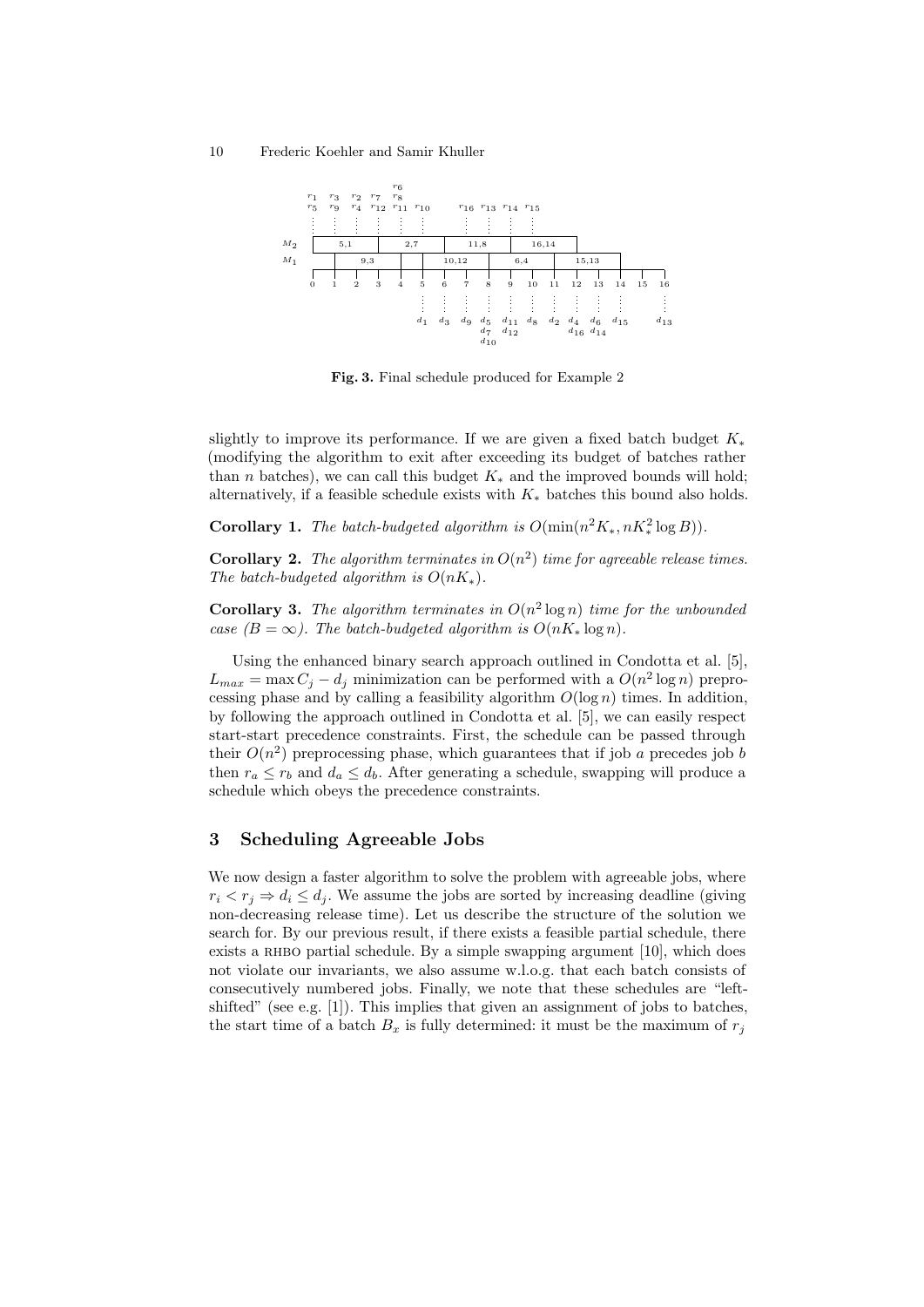for all  $J_j \in B_x$  and of the time the previous batch on the machine completes (machine assignments remain determined by cyclic scheduling).

We will need to maintain lists of machine availability times: to do this we use purely functional queues [8, 13]. We are given three functions: head( $Q$ ) returns the front of the queue Q, tail $(Q)$  returns Q with its front removed, and snoc $(X, Q)$ produces a new queue with  $X$  inserted into the back of  $Q$ . All of these operations are  $O(1)$  and non-destructive. Availability time lists will be maintained sorted ascending order, such that head( $A$ ) is the earliest availability time in A. We define a new operation,  $U(q, t) = \text{snoc}(\text{tail}(q), t)$ . This will be used to *update* availability times: when a new batch is scheduled ending at time  $t$ , by cyclic scheduling it runs on the same machine as  $B_{m+1}$  in the resultant schedule, formerly (in the previous partial schedule)  $B_m$ .

Now we can easily describe the actual algorithm. Let  $L_i$  be defined (see below) such that  $J_{L_1+1}$  is the earliest job which can be batched together with  $J_i$  in a feasible schedule. Consider the RHBO feasible schedule for i jobs: by Invariant (1), the last batch must consist of jobs  $J_{L_i+1}, \ldots, J_i$ . Upon removing this final batch, observe that a RHBO feasible schedule is left for the first  $L_i$ jobs. Thus we inductively assume we have the RHBO schedules for each of the first  $j < i$  ( $i \le n$ ) jobs (from which we can compute L), and then find the only possible RHBO schedule for  $i$  jobs (or fail if none exists). Note that  $L$  is a non-decreasing function  $(L_{i-1} \leq L_i)$ : this observation makes the tabulation more efficient.  $\overline{F}_i$  is the availability time list for a RHBO schedule of the first i jobs.  $E(j, i) = \max\{r_i, \text{head}(F_j)\} + p$  is the left-shifted end time of the last batch in the schedule for  $i$  jobs, where the schedule is composed of a batch of jobs  $J_{i+1}, \ldots, J_i$  appended to a RHBO schedule for the first j jobs. Formally:

$$
L_0 = 0, \quad L_i = \min\left\{j \mid \max\{L_{i-1}, i - B\} \le j < i, E(j, i) \le d_{j+1}\right\},
$$
\n
$$
F_0 = \text{a persistent queue with } m \text{ copies of } 0, \quad F_i = U(F_{L_i}, E(L_i, i)).
$$

If at any point  $L_i$  is undefined because it minimizes over an empty set, there can exist no RHBO schedule and thus no feasible schedule at all.  $E$  and  $U$  are not tabulated in the dynamic program.  $F_n$  and  $L_n$  can be computed in  $O(n)$  time. In the case of integer release times and deadlines, the binary search algorithm for  $L_{max}$  created by Lee et al. [10] can be combined with our algorithm to solve the multiprocessor problem in  $O(n \log(np))$  time.

#### 3.1 Agreeable Processing Times

The relaxation to agreeable processing times was first studied by Li and Lee [11]. Multiprocessor scheduling with no release times and a single deadline  $(d_i = d)$ , which necessarily agrees with the processing times, is unary  $\mathcal{NP}$ -Hard. However, our algorithm adapts easily to the single processor case.

$$
E(j, i) = \max\{r_i, F_j\} + p_i, \quad L_0 = F_0 = 0, \quad F_i = E(L_i, i),
$$
  

$$
L_i = \min\{j \mid \max(L_{i-1}, i - B) \le j < i, E(j, i) \le d_{j+1}\}.
$$